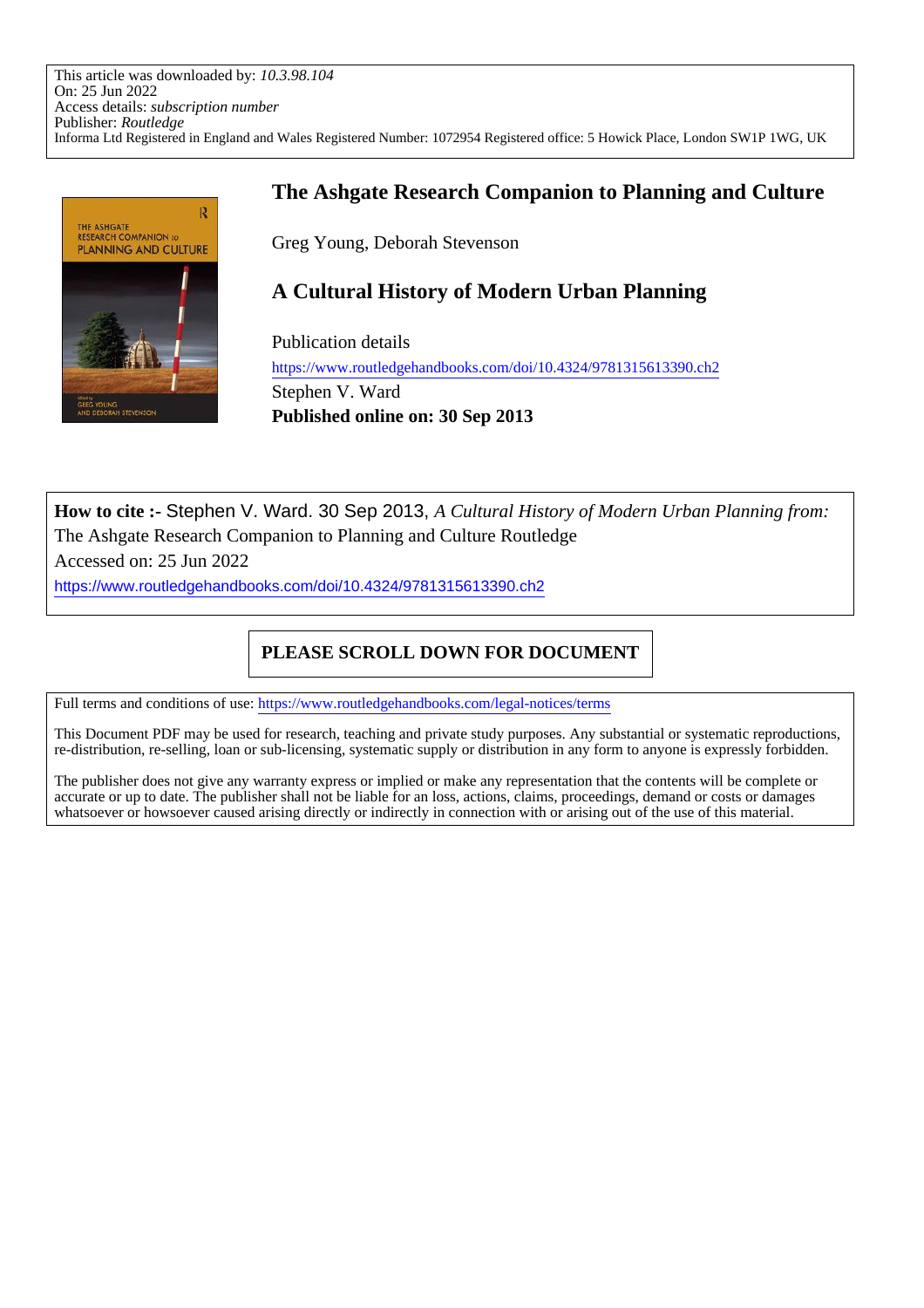$\sum$ 

# A Cultural History of Modern Urban Planning

Stephen V. Ward

# **Introduction**

Few planning historians have explicitly labelled their work as *cultural* history. Yet most have in recent years tried to reveal the attitudes, values and goals which have moulded planning (Ward, Freestone and Silver 2011). They have explored the social and cultural milieu within which planning ideas were conceived and elaborated and the wider political and business networks that empowered them. Planning has also been seen as a cultural form in its own right, with distinct national, regional and local characteristics. Yet it has also reflected larger international patterns of dominance and deference in the cultural and other spheres.

This chapter uses existing planning historical writing to emphasize this cultural strand. It distils work already presented in other writings by the present author (Ward 2012, 2010a, 2010b, 2005, 2002 and 1992) where the reader will find full bibliographic information. (Only research not hitherto cited appears here.) This account is organized on broadly chronological lines, examining first the emergence of what is generally termed 'modern urban planning' during the later nineteenth century. Highlighted are the various national cultural roots of this new form of planning. All grew from broadly liberal reform movements though differently within each country. However, the chapter will show how these national movements soon also became part of an international movement, sharing technical knowledge and, to a large extent, attitudes, values and goals.

Urban planning then evolved as an international movement but with different national expressions. (See also Greed, Chapter 5, this volume.) Later conceptual and practical changes are noted and the increased role of planning during the long post-1945 boom. An important cultural theme was how knowledge and practice spread across the world. I emphasize particularly the role of imperialism and later post-colonial international agencies. In doing this the chapter will consider the tensions which arose when essentially Western practices shifted into sharply different cultural contexts. Here the extent of local political consent was typically much lower (especially under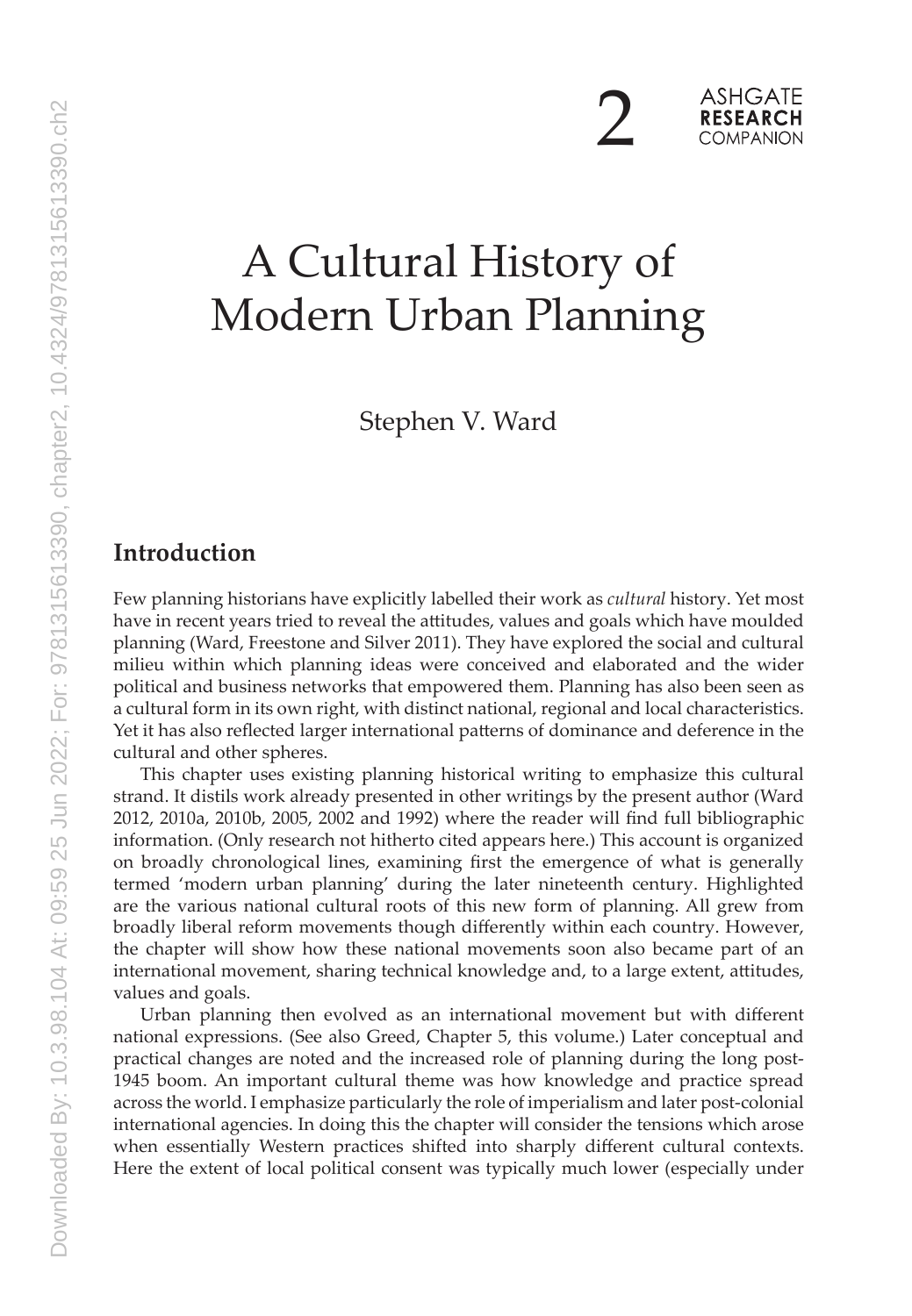colonialism) than in the countries where planning had originated. Relatedly, I will also show how the professionalization and technicalization of planning partially detached it from its liberal reformist roots. This allowed it to be deployed in more authoritarian contexts, for example in totalitarian states.

The chapter also shows how, in spreading, what were originally Western practices have become more truly global. Originally the main innovatory countries were Germany, Britain, France and the United States. Since then, however, innovation has occurred across a much wider range of Western countries, to some extent the Communist world and, more recently, in other continents.

#### **The Emergence of a Modern Urban Planning Culture**

Many past civilizations had ordered the physical arrangement of their towns and cities, especially when they formed new settlements. Much pre-modern planning was the work of kings, princes, prelates, aristocrats or oligarchies, each powerful enough to define the urban order. From the late eighteenth century, however, this began to change quite rapidly. In Europe and North America, the combined effects of rapid economic growth and a dramatic increase in the number and size of cities created the broad preconditions for a 'modern' form of urban planning.

Modern urban planning embraced the city as a dynamic and capitalistic centre of production, distribution, consumption and reproduction. The new approach embraced the emergent technologies of the industrial era so that cities might function effectively as economic and social entities. It also sought variously to harness, tame, marginalize or even supplant the increasingly dynamic land markets of the capitalist city. Crucially important to these growing aspirations for the city was the growing political ascendancy of liberalism.

Modern planning marked a distinct shift from the laying out of fortifications and grand urban spaces or avenues typical of pre-industrial planning. The need for an urban symbolism that represented the modern city remained, often remembering urban forms of earlier eras. But more distinctively modern were newer functional priorities, concerned with formalizing land use, infrastructure, efficient circulation and, increasingly, promoting social welfare. To respond to these aspects, new ideas, techniques, policies and instruments were developed.

The shift took place in piecemeal fashion during the later nineteenth and early twentieth centuries, especially within France, Germany, Britain and the United States. In each (and soon also other countries) the bases of distinct national planning cultures appeared, albeit with many common features. Literature specifically about planning began to get published and circulated. Formative examples of the new planning were widely reported and visited. Discursive events including lectures, exhibitions, conferences and, in some countries, planning competitions, helped widen and deepen knowledge.

Such changes were nourished by the appearance of national and local organizations which became settings for knowledge exchange and debate. Everywhere, these organizations mirrored the dual nature of urban planning as both a movement for reform *and* an activity requiring expert knowledge and professional skill. This shift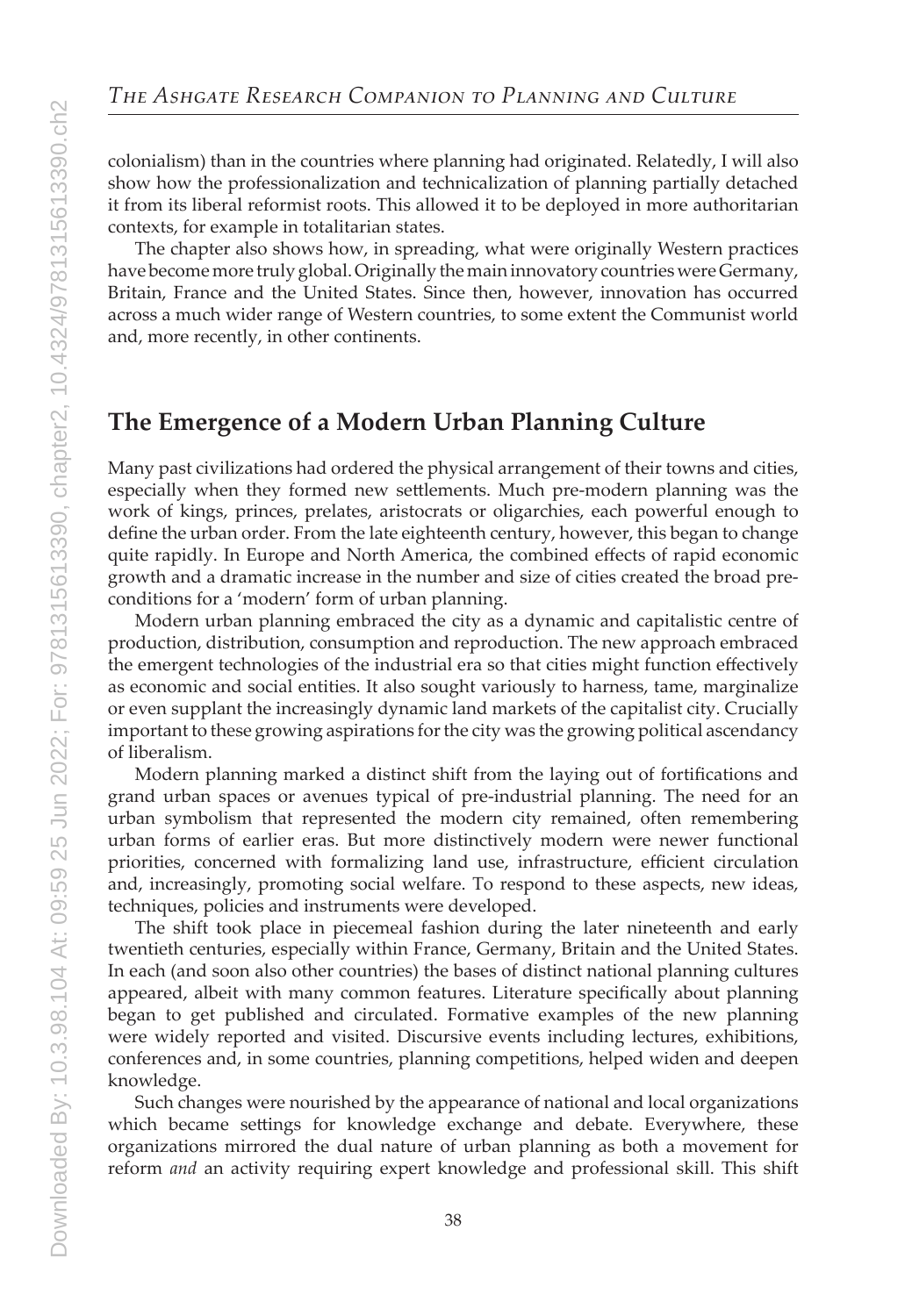from a reformist to a technical and professional focus was critically important. It allowed planning to become a relatively 'neutral' practice increasingly detached from its reformist origins. In turn this meant that it could be reattached to other, less progressive values, for example in the service of more authoritarian regimes. Even within liberal democratic countries, the 'mystification' of planning's essentially political roots within a culture of professional expertise sometimes allowed it to become an insensitive, even brutal instrument of an avowedly progressive state.

Another important cultural consequence of professionalization was that it cast the 'planner' much more into a 'masculine' mould (Meller 2007, see also Greed, Chapter 5, this volume). In its original more reformist incarnation, much activism was voluntarist, charitable and philanthropic in nature. In some countries at least, these arenas provided rich opportunities for feminine endeavour. Figures such as Octavia Hill or Henrietta Barnett in Britain or Jane Addams, Florence Kelley and Mary Simkhovitch in the United States, played central roles in the formative years. However, professionalization, especially based around the specific 'parent professions' of planning, that is, architecture, engineering, surveying, marginalized these kinds of roles. Later, of course, initially from the 1930s, it became easier for women to pursue professional, official careers. In such roles some individual women came to wield great power and influence, albeit conforming to a 'masculine' template of the planner which had by then become established.

Collectively, however, reformist and professional organizations gave a framework within which emergent planning networks could grow. Planning historians have frequently stressed the individual 'inventors' of the new ideas of planning. Without a wider movement, however, any individual's ideas were likely to be ignored. The remarkable Barcelona engineer, Ildefons Cerdà was a telling case. In 1859 he had authored an astonishingly advanced plan for Barcelona and in 1867 added the first theoretical exposition of modern urban planning principles. Yet he was a lone figure, unpopular in his home city and without network organizations to circulate his ideas. As such they were simply forgotten and played almost no part in the formation of modern urban planning in later decades.

#### **Emergent National Cultures of Planning**

Most commentators see Germany as the country with the first recognizable planning movement. Key professional and reformist organizations appeared in the 1870s. Most prominent were the Verband deutscher Architekten- und Ingenieurvereine (Confederation of German Associations of Architects and Engineers) established in 1871 and the Deutsche Verein für offentliche Gesundheitspflege (German Association for the Promotion of Public Health) founded two years later. The former brought together the two key professions that fostered the emergent expertise of urban planning. The second combined a political and social reformist membership with municipal officials.

It was mainly in such settings that new principles were rehearsed, defined and reproduced, establishing a reformist and professional discourse of urban planning. The Verband published important studies on planning matters which began to shape theory and practice. Its members were actively involved in the growing number of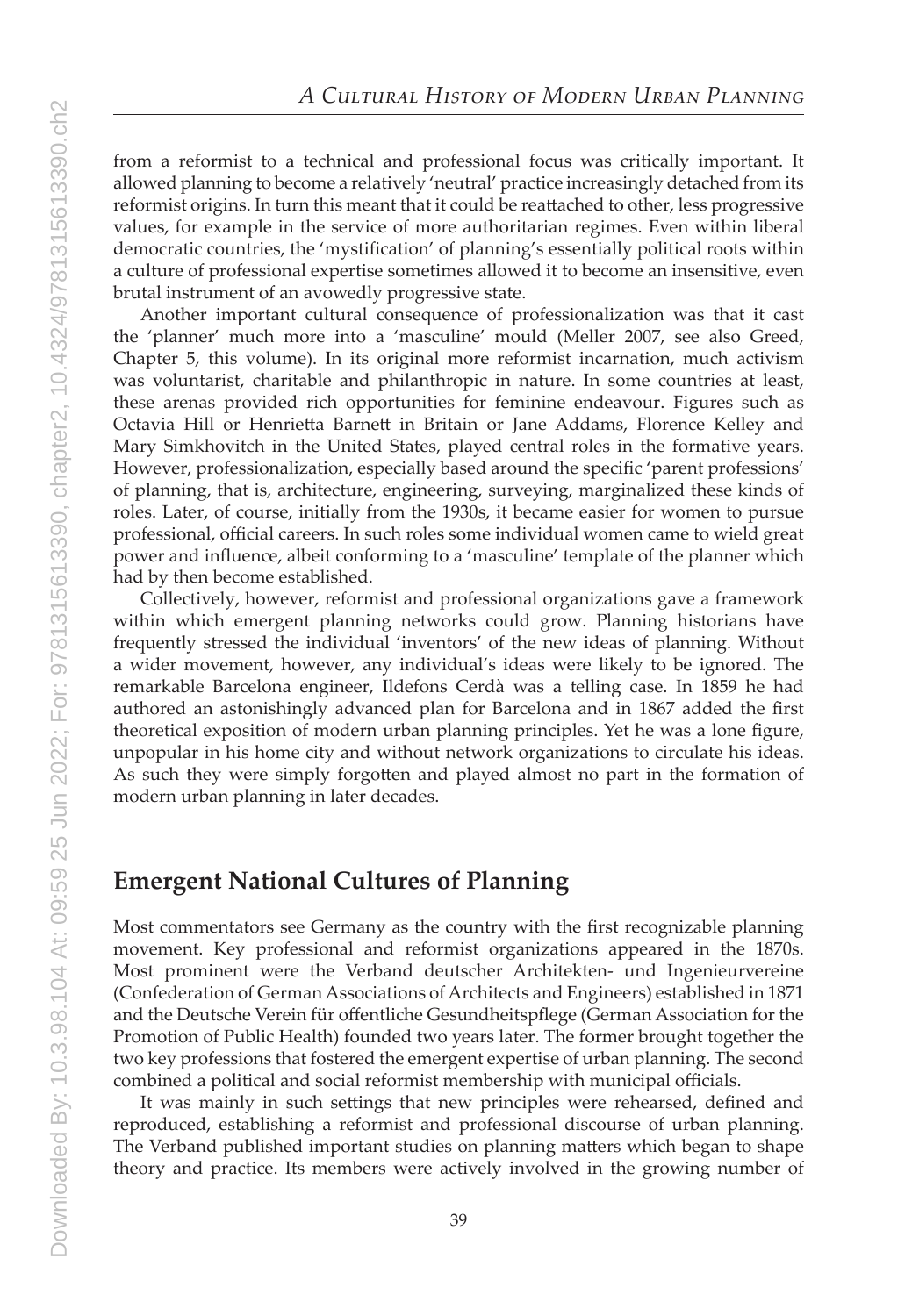competitions to plan urban extensions which further refined practice and informed theory. Also encouraged were education and training to develop and reproduce the new skills, starting with the world's first urban planning course at Aachen in 1880. All these developments were encouraged by an expanding German language literature on planning, increasingly labelled from around 1890 as *Städtebau* (town building). Distinctively German contributions to practice were land use and density zoning and land readjustment, the re-parcelling of land ownerships to facilitate orderly planning and provision of public land for streets, open spaces and so on.

The same broad tendencies were evident elsewhere, though manifest in different ways. In France, the Musée Social (literally Social Museum), established in 1894, was the principal reformist organization where new ideas and possibilities were rehearsed. It shared with the German movement a predominantly liberal reformist character, with progressive industrialists and professionals in prominent roles. In a predominantly Catholic country, many were also Protestants originating from those (at that time lost) parts of France, Alsace and Lorraine, that had most affinity with Germany.

Quite distinct from German *Städtebau*, however, was the strong French conviction that the new professional activity, around 1910 labelled as *urbanisme* (urbanism), was pre-eminently a branch of architecture, an exercise in grand design. The early work of another Alsatian protestant, Baron Haussmann, had left a powerful legacy. As prefect of Paris between 1853 and 1870, he had transformed the city under the Second Empire. Despite Haussmann's concerns with functional matters of drains and circulation it was a firmly architectural vision of the new Paris that he had created which dominated French thinking about how the modern city should be planned. Thus when a specific professional body for urban planning was created, in 1911, it was the Société Française des Architectes-Urbanistes. Although the architectural prefix was soon dropped, the underlying assumption remained.

Different again was Britain. The social and economic backgrounds of those reformers behind the early planning movement were similar to their equivalents in Germany and France. In contrast to France's protestant reformers, however, pioneers of British planning came disproportionately from non-conformist faiths, particularly Quakers, Congregationalists, Unitarians or others whose beliefs was not mediated through the established or Catholic churches. More so than in either Germany or France, British urban reformers emphasized social welfare, especially social housing and the ideal of community within an urbanized society. These and other concerns came together in the main British contribution to planning thought and action, the garden city, unveiled by Ebenezer Howard in 1898. It quickly formed the basis for a vigorous pressure group, the Garden City Association. Another strand, albeit with longer term rather than immediate impact, was the conception of planning as an expression of regional culture, pioneered by the inspirational figure of Patrick Geddes.

The professional side also differed from both France and Germany. The late nineteenth century strength of British local government institutions had given major importance to engineers and surveyors in the burgeoning municipal bureaucracies. As yet, the architectural profession had no comparable institutional position. Notwithstanding key contributions of individuals such as Raymond Unwin, architects were less dominant in forming modern planning culture in Britain than in France or Germany. Britain was also unusual in that the foundations of a separate profession of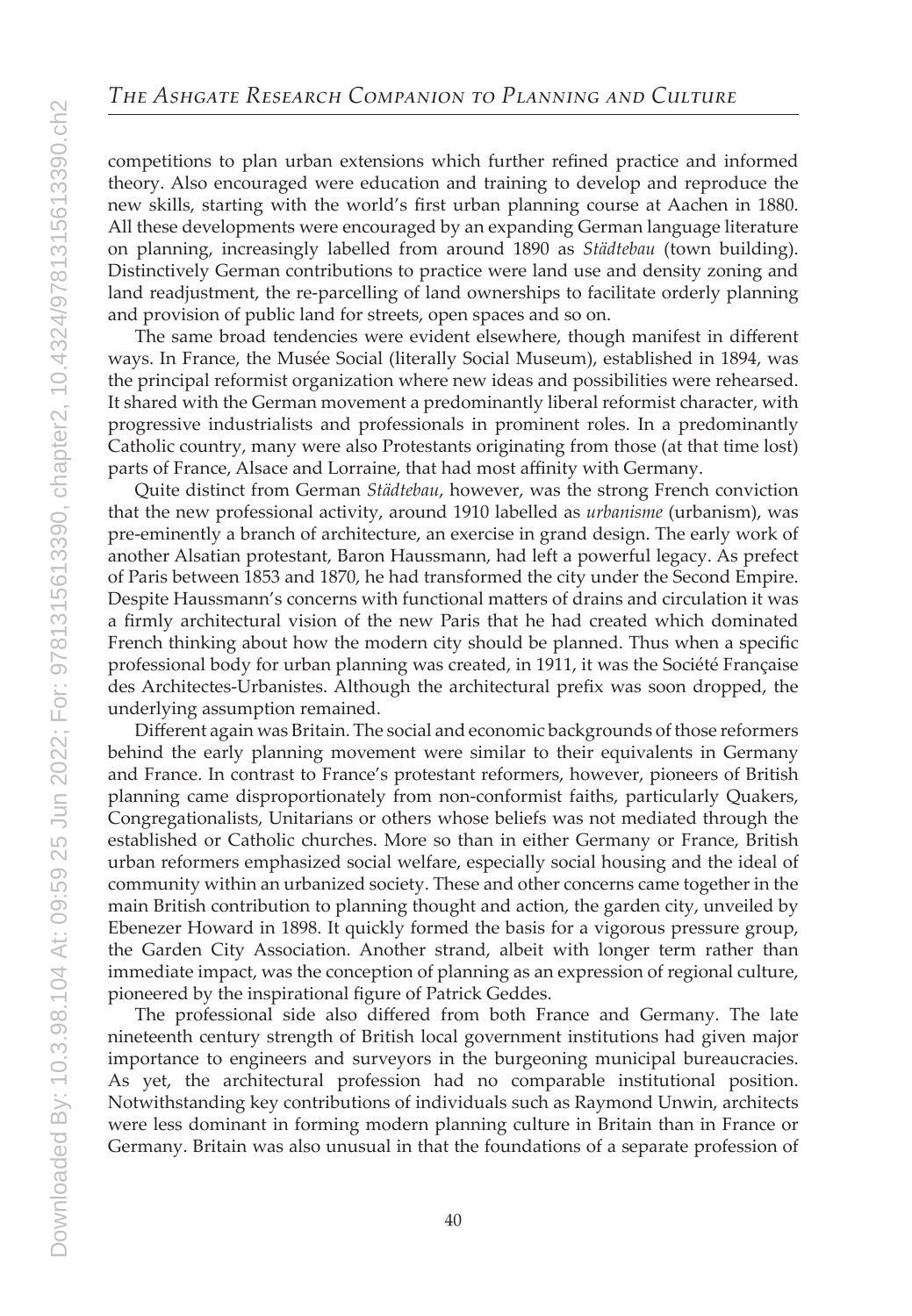'town planning' (from 1905 the preferred English label) appeared at a very early stage, in 1914, when the Town Planning Institute was founded.

The last of the innovative national cultures was that of the United States. In contrast to Europe, a boosterist ethic pervaded emergent American debates about planning. 'City planning' (as Americans termed the new activity from around 1909) was more actively shaped by mainstream business values than were European planning movements. Initially such interests supported the 'City Beautiful' movement which proposed grand parks, avenues and civic centres with major, classically inspired public buildings and other adornments. These mainly favoured the urban elites but also became a way of attracting business investment.

More consciously liberal reformers, representing the more socially progressive edge of bourgeois opinion, were also important. A group of largely New York social reformers, including prominent members of that and other cities' liberal Jewish elites founded the Committee on Congestion of Population in 1907. This articulated a social welfare agenda for the embryonic American city planning movement. Yet, until a revival of social progressivist sentiments in the 1920s and 1930s, this remained a lesser theme. As American business elites recognized the limitations of the City Beautiful they adopted, not a social welfare model, but one that emphasized the efficient and functional city. It was concerned with circulation systems, comprehensive zoning to allow the expansion of business and more economical and orderly residential growth. From a very early stage it also began to adopt the quantitative methods of increasingly scientific business management to make plans. The new thinking was heralded by the great 1909 plan for Chicago, directly sponsored by the city's business community. Though having many City Beautiful elements, it was also a highly functional plan of a city being shaped directly to service business interests.

In professional terms, the United States had more in common with Britain than with either France or Germany. Although the City Beautiful movement leaned heavily on the French *Beaux Arts* tradition of grand design, this was moderated by strong engineering and landscaping inputs. All these professional elements (and others including public administration and community development) were embraced in an integrative professional body, the American City Planning Institute, founded in 1917.

By 1920 therefore, each of the major countries most associated with the new field had established distinctive planning cultures. The networks, institutions, values and knowledge that framed these cultures had given each a rudimentary template on which planning in those countries could be (and was) subsequently reproduced. Even today, many distinctive national elements of planning directly reflect aspects that appeared at this time.

## **Internationalizing Planning Culture**

Yet, only in the very earliest stages could the formation of planning cultures be understood solely in autonomous national terms. (See also Watson, Chapter 7, this volume.) The later nineteenth and early twentieth centuries also saw widening possibilities for international travel. Major technological changes in transport and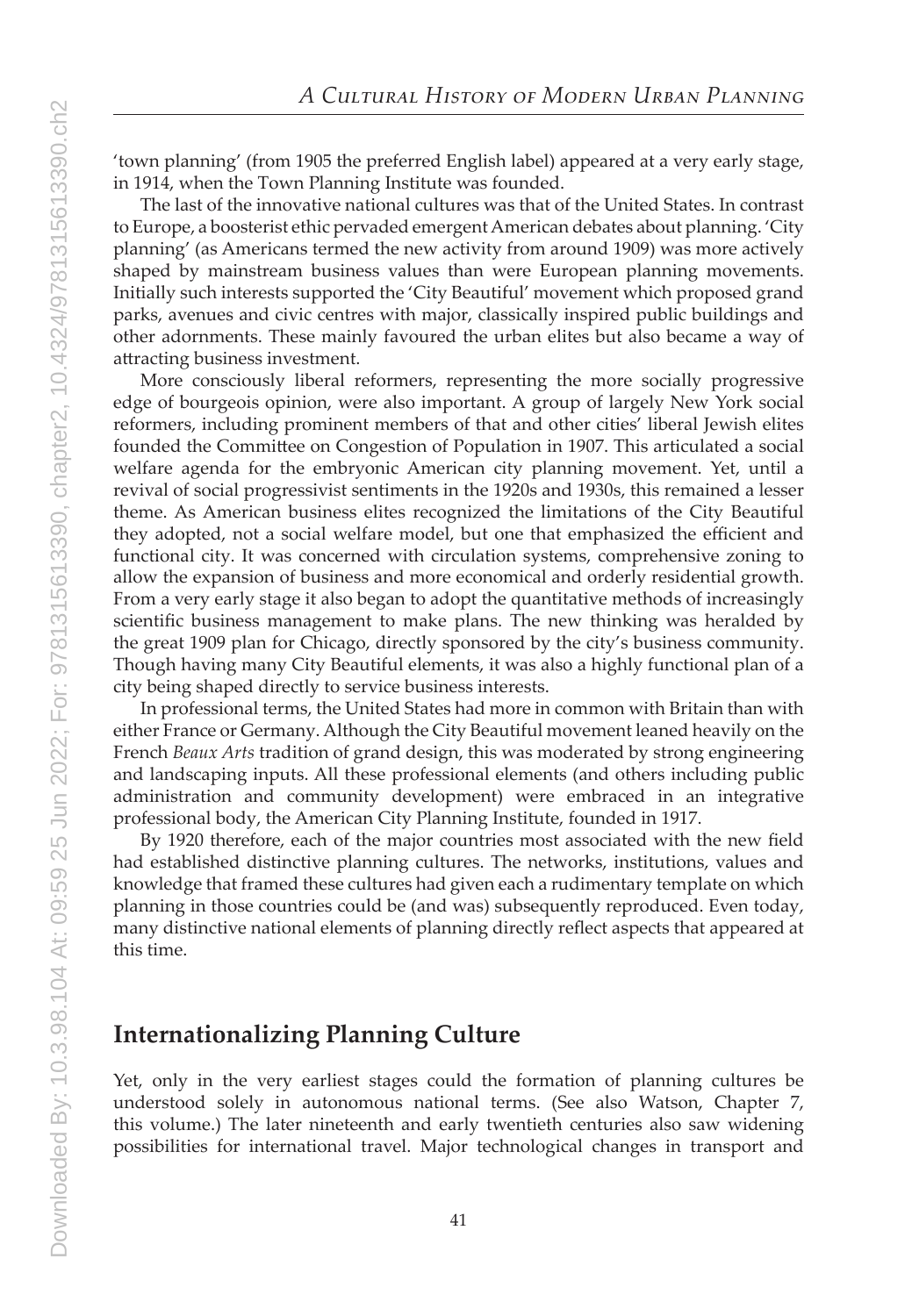communications hugely eased movement of people and knowledge. Before 1914 travel formalities were also minimal over many parts of the world.

The various national movements for modern urban planning benefited greatly from this. The international mobility of planning knowledge broadened and deepened the repertoire of ideas and practices available to individual countries. New thinking could be learnt, copied, adapted, hybridized or synthesized with distinctively national approaches. Key texts were translated into other languages. A small but increasing number of planners worked in countries other than their own. Discursive planning events such as conferences, exhibitions, competitions and so on increasingly transcended national boundaries. These and more deliberate fact-finding visits and study tours became staple activities of this increasingly internationalized planning culture.

The result was that the leaders of the new national movements could interact with their equivalents elsewhere. A wider group of political and other opinion formers could read about and see what was happening in other countries and make comparisons with their own cities. As early as 1867, the Exposition Universelle in Paris attracted many international visitors (the new Thomas Cook business arranged the travel of 10,000 from Britain alone) who saw Haussmann's transforming city.

By the early twentieth century several planning-related organizations appeared that were avowedly international. The Permanent International Association of Road Congresses was formed in 1909. The International Union of Local Authorities and, most important, the International Garden Cities and Town Planning Association followed in 1913. These organizations, the latter renamed as the International Federation of Housing and Town Planning (IFHTP), were increasingly significant after the First World War. Their annual conferences, held in various locations, were key events where national approaches and innovations could be inspected and discussed. Initially mainly European, their membership and range broadened. For example the 1938 IFHTP conference was held in Mexico City.

A new international architectural organization very important for planning appeared in 1928. This was the CIAM (Congrès International d'Architecture Moderne) founded in Switzerland. Within a few years it was attracting 'modernists' from German, French, Dutch, Spanish, Czech language groups. During the 1930s it widened to encompass British and later American members, along with the Nordic countries and some other parts of the Slavonic world. Its mission was to develop self-consciously 'modern' forms of architecture and planning based firmly on rational, functional principles. Though representing *avant garde* approaches in its early years, its ultimate impact on the mainstream of post-1945 architecture and planning in many countries was huge.

This trend to internationalization greatly strengthened the young national planning cultures. Thus British industrialists, reformers and professionals looked admiringly on German innovations in the urban sphere, while their German equivalents reciprocated. The Deutsche Gartenstadtgesellschaft in 1902 became the first foreign association to adopt Howard's garden city vision. Britain's first town planning legislation, in 1909, was effectively a synthesis of garden city principles with German town extension and zoning. Despite French enmity towards Germany after 1870, they learnt of Germanic efforts through displaced reformers from Alsace and Lorraine. Switzerland and Belgium also became intermediate areas where some indirect interchange occurred. The Anglo-French Entente Cordiale spawned a planning equivalent as French reformers created a Gallic movement for the *cité-jardin* in 1903.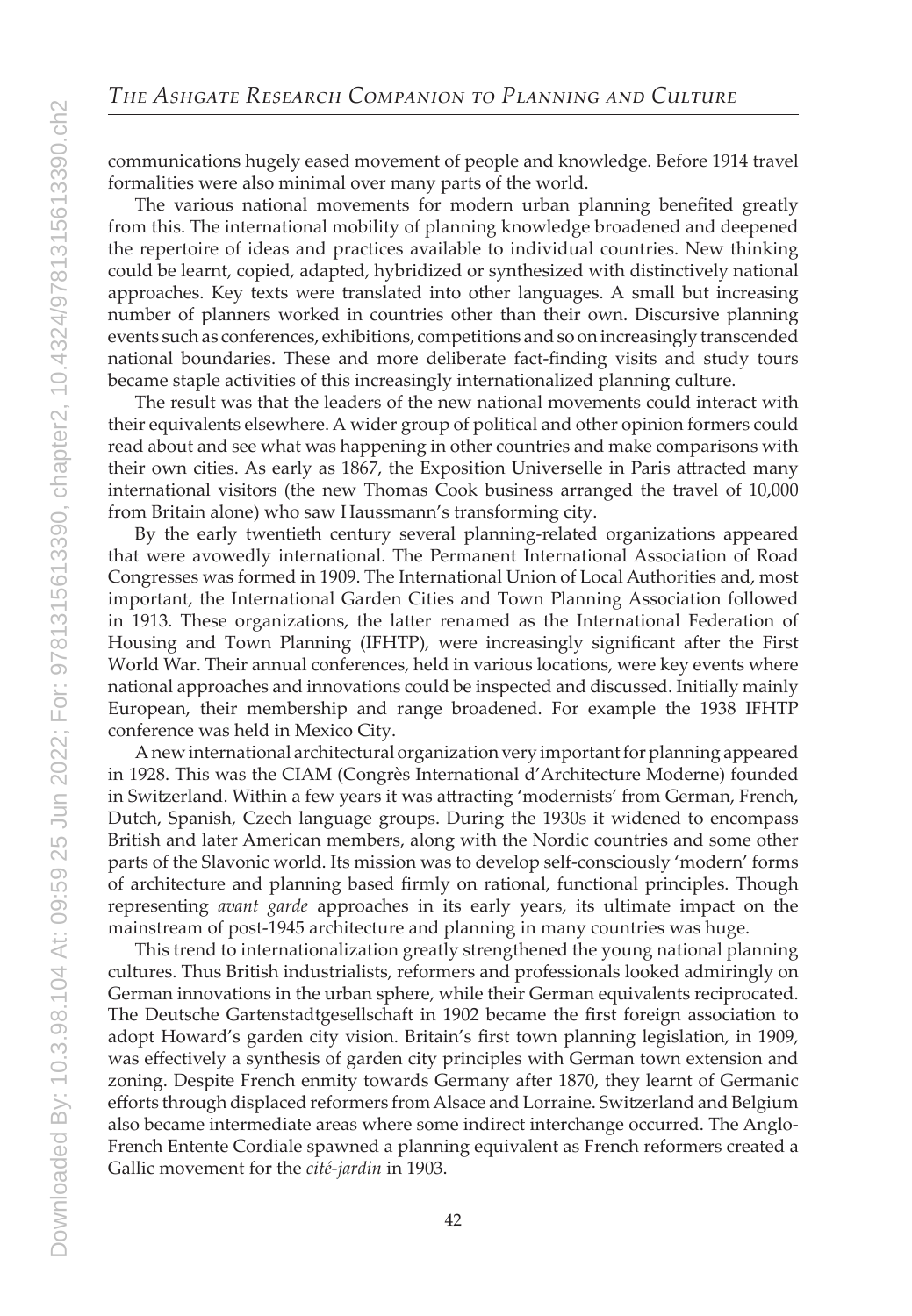Meanwhile many American reformers and professionals crossed the Atlantic to learn the latest European thinking, including British innovations in social housing or the garden city, German zoning techniques or French grand design. In turn the 1909 Chicago Plan impressed Europeans with its scale, vision and technique. There was also a more general European wonderment at the vast and highly complex buildings that were appearing in the biggest American cities.

## **Internationalization and New National Planning Cultures**

These international interchanges had an even bigger impact elsewhere. Across Europe and increasingly beyond grew an eager trade in planning knowledge that intensified after 1918. Exogenous ideas and practices, often from multiple sources, were combined and merged with domestic approaches. Direct copyism sometimes occurred but more typically there was conscious or unconscious adaptation, involving hybridization or synthesis. In some cases, this mobility amounted to a process of reinvention with received knowledge being deployed in ways that masked exotic origins.

This largely voluntary proliferation increasingly spanned the globe, including Latin America and self-governing territories of European colonialism such as Australia or Canada. Space, however, allows consideration of only two, somewhat different, examples of how distinct new national planning cultures emerged. The Netherlands was a small country that, virtually alongside the 'big four', established a highly distinctive national planning culture, while remaining open to external influence. Linguistic affinities perhaps made it inevitable that Germanic innovations were initially dominant, not least in the Dutch neologism for urban planning, *stedebouw*, which appeared around 1900. Yet British ideas about the garden city and social housing were also much in evidence.

No external influences were, however, sufficient to shape a planning culture which also drew on strong national traditions. The longstanding Dutch imperative of managing water within the national territory was central. Nowhere was this more evident than in the ambitious Zuider Zee project begun after 1918 to create new polder areas and a large freshwater lake in what was formerly sea. By the interwar years, there was a strong Dutch movement for modern planning widely acknowledged for its innovation. The 1935 Amsterdam Plan expressed a scientific and modernistic approach to planning that anticipated wider post-1945 trends.

Perhaps the most interesting non-European planning culture based substantially on international contact was Japan. Following the Meiji restoration of 1868, the country underwent radical modernization. Western practices and innovations were carefully examined and, to varying extents, adopted and adapted. No one exemplar country was exclusively favoured with the result that the Japanese officials and professionals encountered all the main Western planning ideas at an early stage in their development.

German practices were most favoured in the formation of *toshi keikaku* (as planning was termed from 1913). The Prussian legal code had been the template for the new Japanese legal system and this precedent also shaped the planning system. This comprised various measures specific to Tokyo (especially following the 1923 earthquake) and a national planning act of 1919. This was not direct copying, however,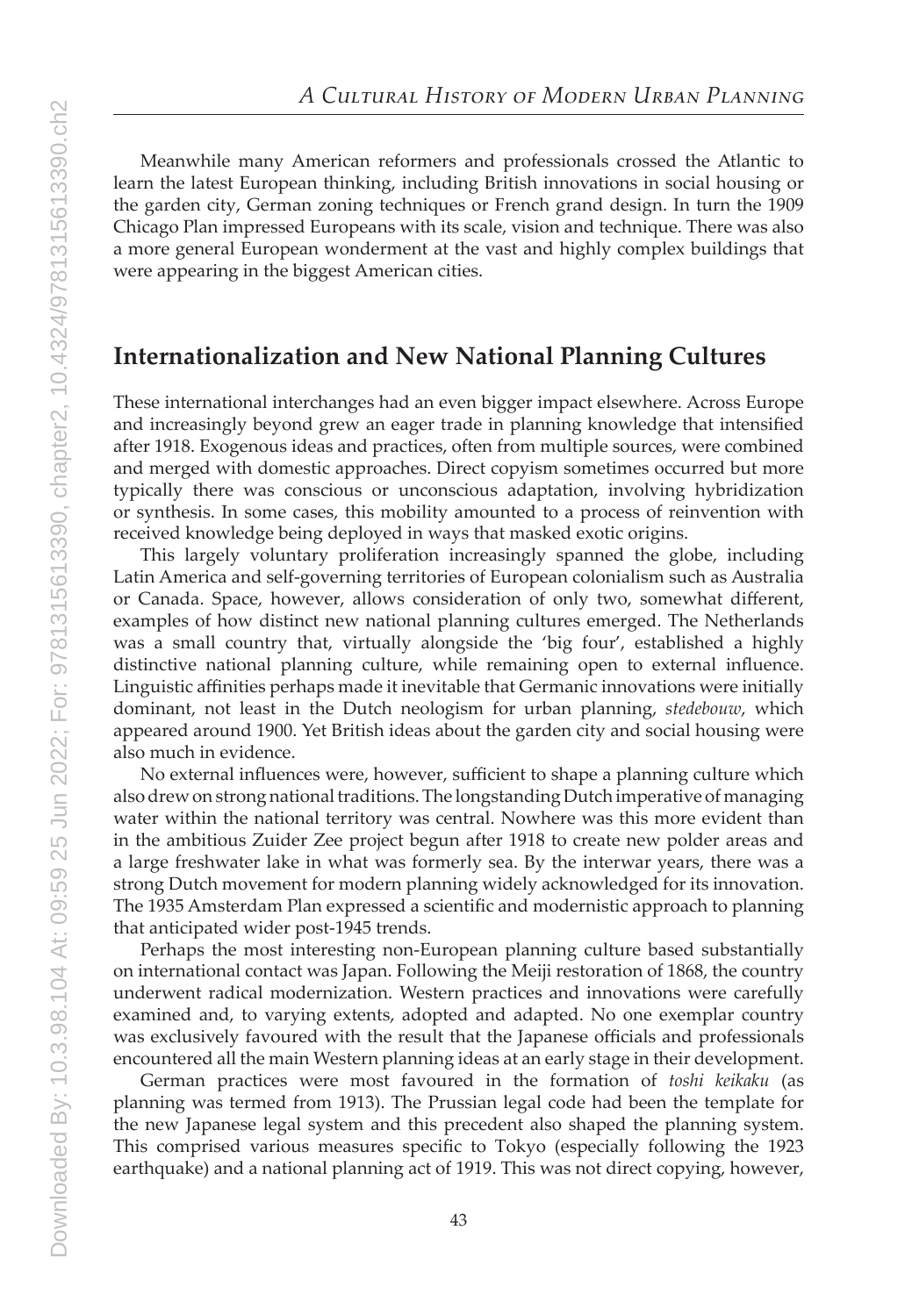and Japanese practice was in some respects more radical than German templates, for example in land readjustment. Partly because of misunderstanding, Japanese legislators adopted a draft measure that had proved too radical in Germany. Nevertheless the fit proved appropriate, arguably because it echoed certain traditional Japanese practices. Land readjustment has subsequently become a highly distinctive feature of Japan's planning culture. (See also Newman and Thornley, Chapter 4, this volume.)

Another Western idea with an early and enduring appeal for the Japanese was the garden city. At a time when the country was rapidly industrializing and urbanizing with very cramped accommodation, the image of a city of gardens, *den en toshi*, was a powerful one. Initially it shaped the creation of affluent commuter settlements by the railway companies.

## **Planning as a Practice of Empire**

The Japanese leadership had embraced modernization to insulate the country from Western colonialism. Yet the latter became another powerful vehicle accelerating the global spread of Western modern planning, albeit in ways less controllable by receiving countries than the examples so far examined. Imperial experiments were also one of the principal test-beds for modern Western-style urban planning. The advantage was that planners were less compromised by citizen rights, vested interests or other governmental concerns than within the 'mother countries'.

Imperialist motives for turning to planning varied. In part, certainly, there was a simple need for spaces for governance and spacious residential districts for colonial elites. But imperial planning was also about more systematic exploitation of colonial resources through improved physical infrastructure. This same concern drew colonial administrations into health and welfare, to combat both economic disruptions caused by disease and, especially after 1945, the proliferation of informal housing on the edges of cities. At a symbolic level, planning also helped promote the notion of imperialism as a benevolent force. The widely-accepted progressive self-image of urban planning could help portray imperialism as an enlightened project of modernization.

A striking example was in the French world. The new imperial protectorate of Morocco, conceived very much as a model for a new, more progressive form of empire, became the first French territory to adopt planning as a state function from 1912. Six years before equivalent action in France itself, the Moroccan planning law of 1913 launched a national programme of *urbanisme*. Over the following years this template was widely applied, with variations, throughout the French Empire.

The British also used their own town planning from a very early stage in various colonial territories. Most notable were their efforts in India which included planning the new imperial capital at New Delhi from 1911 and measures to facilitate the renewal of Bombay (1898) and Calcutta (1912). By 1939 a growing number of British imperial possessions, including Malaya, Northern Rhodesia, Nigeria, Transjordan and Trinidad, had British-style planning powers. Broadly similar tendencies were evident in the Dutch Empire in the present Indonesia and the Japanese Empire in Taiwan, Korea and Manchuria. Germany and Italy also used planning in their own short-lived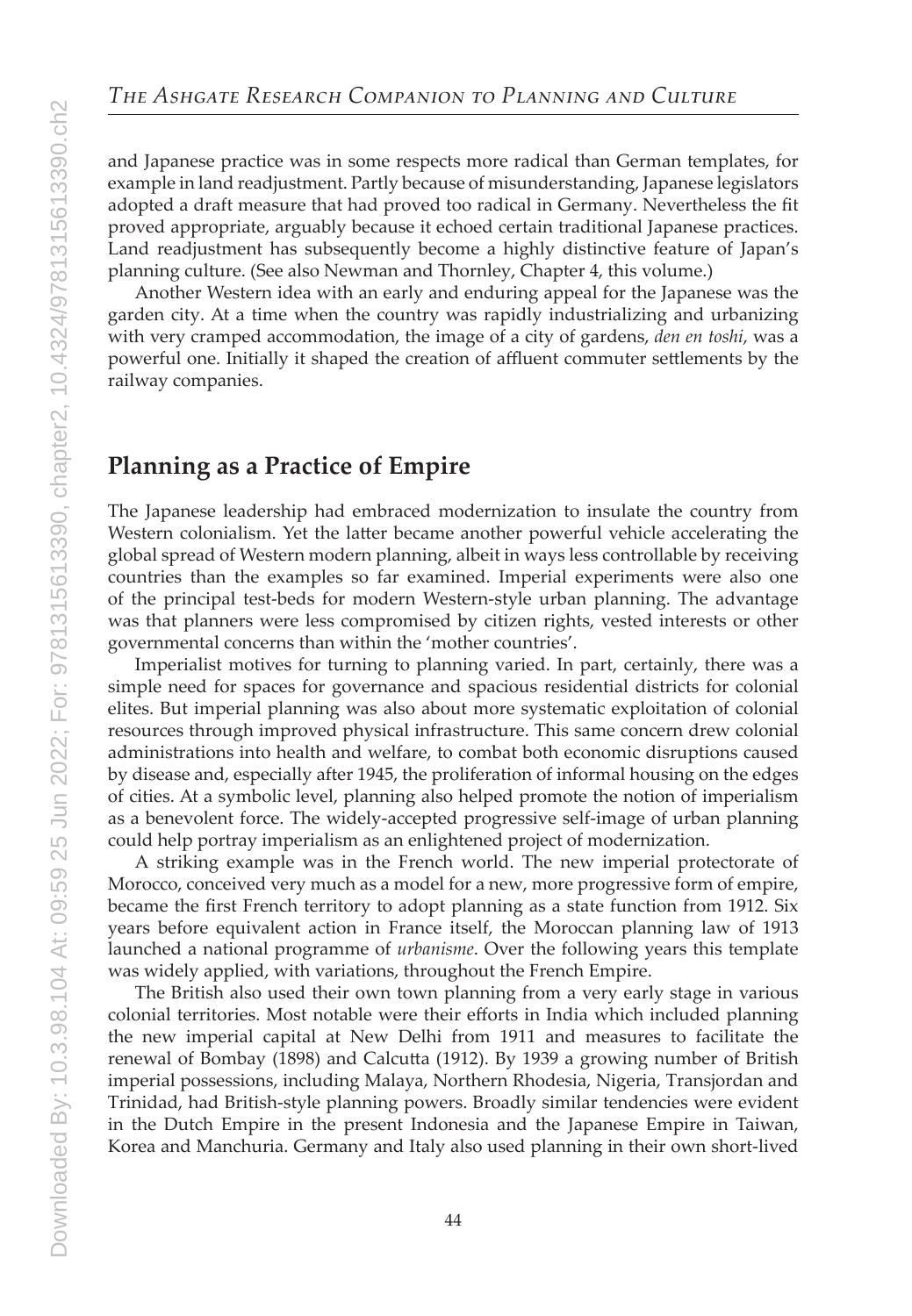colonial empires. Even the (supposedly anti-colonial) United States deployed it in the Philippines.

Despite sometimes impressive physical results, colonial planning showed clearly how a progressive notion could be deployed as part of a process of external dominance. Colonial territories lacked mature civil societies with developed and articulate institutions which could impede the insensitive colonial imposition of urban planning. Indigenous land rights and customary usages were extinguished in the pursuit of a Western notion of order. Alien building types and functional land uses could be imposed, removing the diversity and richness of traditional cities or marginalizing them compared to grand new colonial districts. In extreme circumstances, colonized peoples might violently contest planning's subversion of their own valued places. More usually, they gradually changed the intended meanings of imperially planned spaces by the way they used them.

The actual technical process was usually led by professionals from the colonial power, and in earlier periods completely dominated by them. A handful of indigenous planners were trained before the end of colonial control in most empires. Usually this occurred either within the imperial 'mother country' or, more rarely, within the colonial territories themselves but following a template that was set by the colonial power. What was conspicuously lacking was the indigenous, more culturally appropriate approach to planning equivalent to the selectivity and synthesis which occurred within Western countries. A few individual colonial planners, most notably Patrick Geddes in India and Thomas Karsten in the Dutch East Indies, sought more sensitive approaches. These did not, however, prevent the emergent indigenous planning cultures of late colonialism showing excessive deference to external knowledge and expertise.

#### **Planning in Authoritarian and Totalitarian Contexts**

The wider diffusion of planning also took it to other settings with governments much less liberal or democratic than in its European and American heartlands. Even Germany, with a modern planning tradition which had largely emerged as part of a socially progressive trend of liberalization, moved sharply to the right in the 1930s. As in colonial contexts, the German planning movement began to serve ends quite different to those dominant before the First World War or in the years immediately afterwards. Many Jewish planners or those with left-wing views (often seen as synonymous with avowedly modernist approaches) found themselves unwelcome or facing persecution. Many emigrated, helping diversify the planning cultures of other countries including Britain, the United States, Mexico, Turkey, the future Israel and elsewhere.

The easy interchanges that a more liberally minded German planning movement had enjoyed with other mainstream planning traditions became more uncomfortable. Yet they did not cease and Hitler's *autobahn* programme attracted widespread admiration. However, the autonomous organizations and institutions which had comprised the planning movement were increasingly brought under state control or supplanted. International agencies were viewed with suspicion unless they could be Nazified. In 1938 control of the International Federation of Housing and Town Planning began to shift to Germany with the assumption of office by a Nazi President. Early German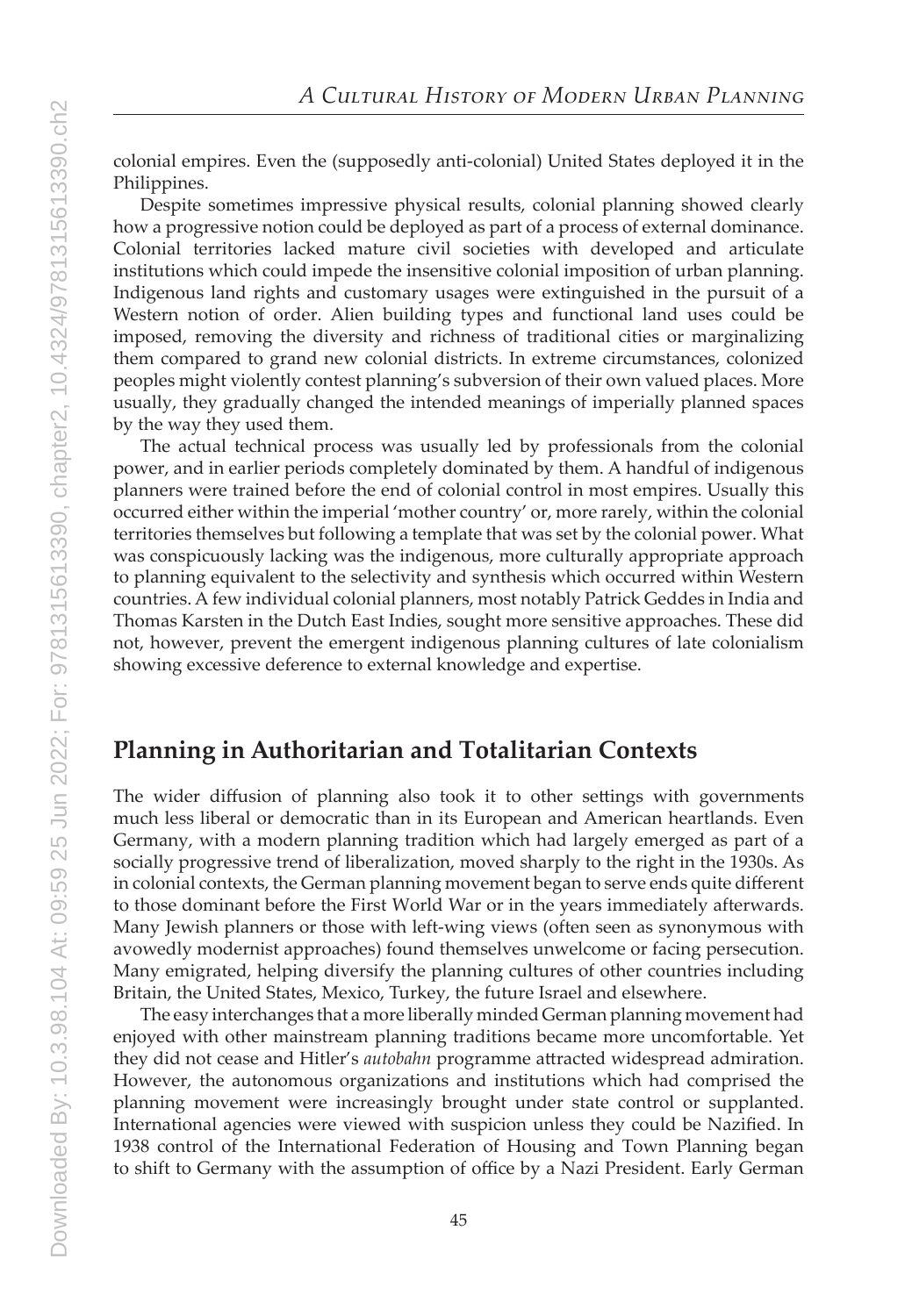wartime successes completed this process so that it became a propaganda vehicle to promote Hitler's 'New Order' for Europe. A new democratic organization had to be reconstructed with American backing in the later war years.

Other European countries experienced similar fates, swelling the numbers of exiled drifters. Some with left-wing sympathies looked, at least for a time, to the Soviet Union. Although its collapse has now made it easy to overlook, it was the most important new planning culture to emerge after 1914. It exerted widespread influence amongst many Western planners from the 1930s to the 1950s and had a more direct quasi-imperial impact on its post-war satellites and more distant communist nations. Yet it too relied for a time on foreign examples. Even before the Revolution, Russian reformers had been attracted to transformative urban planning models, above all the garden city. Howard's book was translated into Russian in 1911. Some early Soviet planners continued to admire it as resolving the essential unevenness of capitalist spatial development, between urban and rural society.

Other proposed solutions were more radical though it was not until the first Five Year Plan (to achieve industrialization) in 1928 that settled Soviet urban planning policies appeared. These accepted that mass urbanization was necessary to facilitate large scale industrialization. However, Soviet planners sought to limit concentrated growth and mitigate its effects by decentralized urban forms. In these early years, there was considerable reliance on Western technology and planning expertise. Major new industrial plants used American technology, hiring its architects and engineers to plan entire workers' towns. European planners were also recruited, most famously in 1930 the largely German group led by former Frankfurt planner Ernst May.

Some Western urban planners admired Soviet commitment to planning in all areas of life. The acute problems of uneven development in all Western countries during the 1930s fostered strong interest in national and regional planning. Yet the Soviet Union appeared far bolder than elsewhere in how it tackled these matters. This boldness was also apparent at urban level, reflecting the complete absence of private land ownership and an apparently single-minded Soviet commitment to address the major needs of a rapidly urbanizing society. These included large scale housing construction within planned *microrayons* (neighbourhoods), major investments in transportation and other infrastructure and so on. The 1935 Moscow Plan was a showpiece, rated by authoritative external observers as the most advanced and comprehensive big city plan anywhere in the world.

The defining feature of Soviet urban planning culture was not primarily its substantive content, but that it was framed entirely by the state and Communist Party. It was infused, far more than was yet true of Western planning cultures, with a belief in 'scientific' knowledge and expertise. Though the Communist system was not completely monolithic, civil society was far less developed than in democratic societies. There were no equivalents of independent reformist bodies, pressure groups or professions that had shaped Western planning movements. This meant that disputes or debates about urban planning actions were kept within prescribed limits. Opportunities for real political contestation over planning matters such as might occur in democratic societies were absent.

Initially at least, many prominent Western observers regarded these aspects as less significant than the apparent material benefits and technical qualities of Soviet achievements. They admired the extensive state propaganda used to promote popular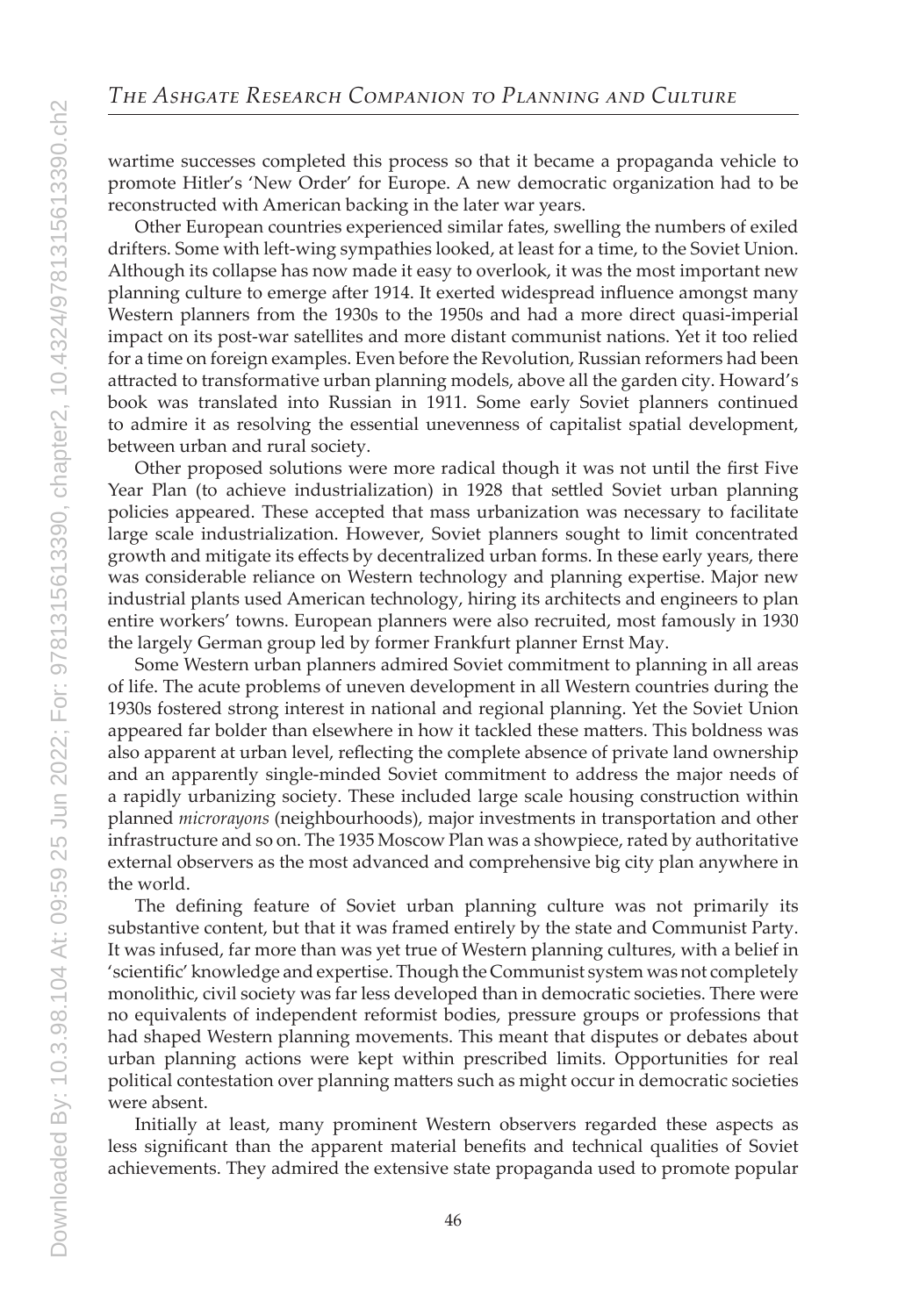commitment to planning, yearning for something similar in their own countries. Approved of also were the Soviet commitment to intensive training of planners and especially the popular and political respect accorded to them. In the 1930s and 1940s many planners in Western countries genuinely felt that their own countries would be improved if they emulated Soviet planning.

#### **Planning, Reconstruction and Modernization after 1945**

In many respects, planning in all Western countries, especially within Europe, did move in this direction in the 1940s and 1950s. Though it nowhere matched the totality of the Soviet approach, planning everywhere acquired important new powers and responsibilities. In part this was a response to the pressing needs for reconstruction of cities. Yet it was also a delayed response to perceived shortcomings during the interwar years – the lack of real direction or control over urban growth; the degradation of rural areas; the persistence of large slum areas, the failure to provide for new transportation modes; and the decay of regions in the 1930s depression. The relative importance of these issues varied in different countries. The experience of an already heavily urbanized country such as Britain differed significantly from those with bigger proportions of their populations still dependent on agriculture such as France or Italy.

Everywhere in the West, the expertise of urban planning widened significantly from its original physical design focus, acquiring dimensions grounded within social science, economics and geography. There had been many earlier hints of this in the approaches advocated by Patrick Geddes (and his slightly later French equivalent, Marcel Poëte). They were expressed more tangibly in plans such as that for Amsterdam in 1935 or in President Roosevelt's 'New Deal' in the United States, especially the great regional development project for the Tennessee Valley.

Now, however, such approaches became more typical, with planners involved in questions of employment and social welfare. A stark example of this shift came in France where in the late 1940s a new term for planning, *l'aménagement du territoire*, took precedence. Compared to *urbanisme*, it signified a broader geographical approach, more social science-based and more closely linked with the wider economic planning and large scale public investment programmes pursued by successive post-war French governments. The shift was less dramatic elsewhere, evident more in a widening of planning's disciplinary basis.

The physical design core expertise of planning also shifted throughout the West and many other parts of the non-communist world, embracing ever more confidently the ideals of modernism that had been rehearsed by CIAM. Cities were to be designed much more on functionalist lines, with less emphasis on traditional artistic approaches or architectural adornment. New highway systems were to be inserted into cities, facilitating freer vehicle movements. These primary networks became also ways of demarcating cities into different functional zones or neighbourhoods, presuming rather fixed and predictable ways of using cities.

Increasingly from the later 1950s and especially in the 1960s and 1970s, this general trend was reinforced by serious attempts to change urban and regional planning into an increasingly quantitative science. Beginning with land use transportation modelling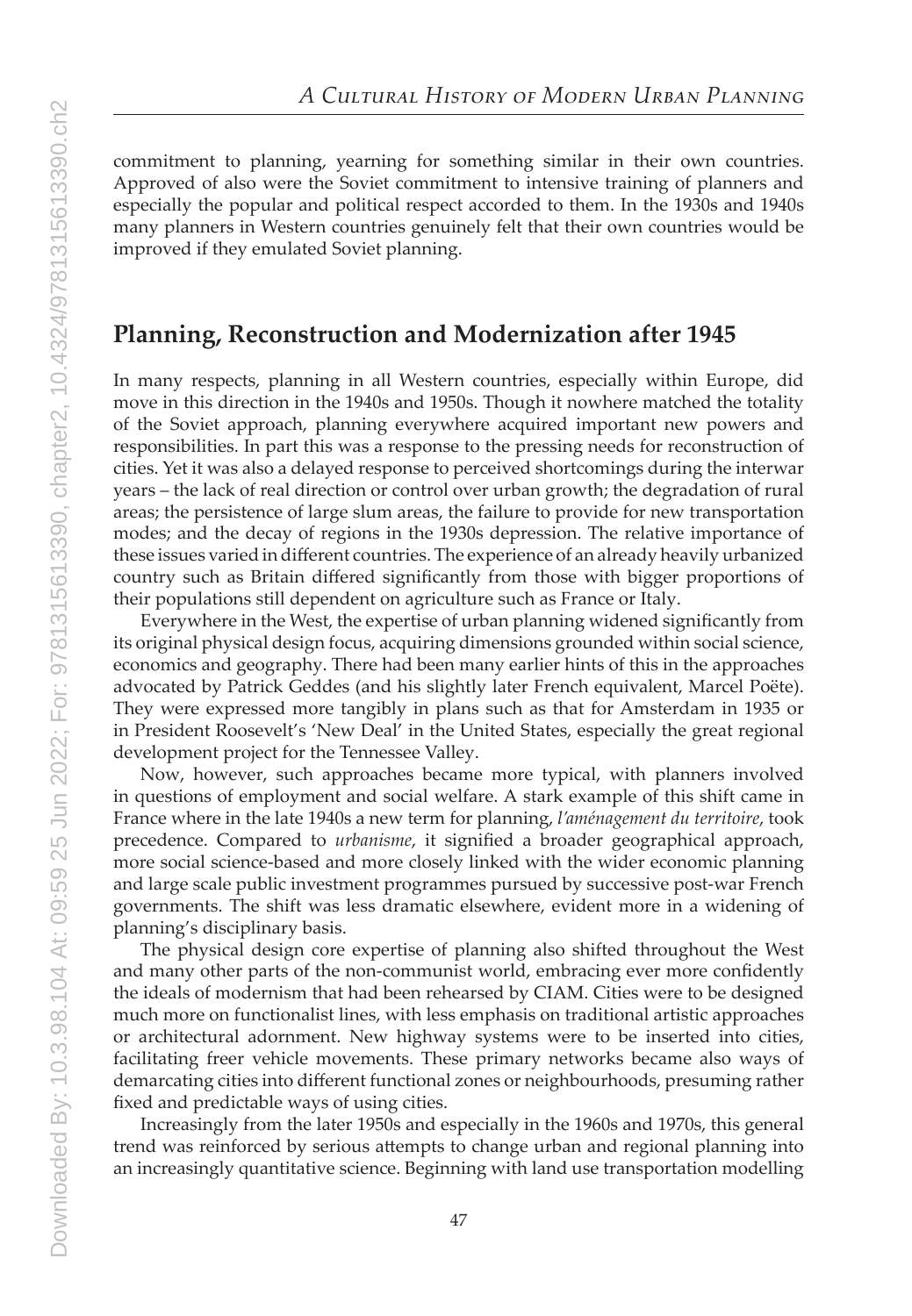in the United States, other quantitative or quasi-quantitative methodologies were deployed. Numerical values were, sometimes dubiously, assigned to landscapes and places and inserted into planning equations to give a supposedly rational basis for reaching one answer or several options for political choice. Meanwhile the process of making choices about planning was itself beginning to be opened up to more popular participation. By the later 1960s there were widespread pressures across the West for governance to become more accountable and citizens to be given a more active voice. Again, though, planners viewed this as a further stage within the scientific planning process. It was seen as a way of creating a direct interface between rational planning methodology and public choice, uninterrupted by the 'irrational' unpredictability and vested interests of politics.

Cumulatively, these various shifts strengthened the notion of the professional planner as a neutral expert, well equipped with the new methodologies to help society find the 'right' answers. It can be seen as the zenith of the early trend to make planning an expert professional activity rather than a movement for social and political reform. Such was the degree of planning's incorporation within state bureaucracies after 1945, however, that it created a profoundly different conception of professional activity. The residual notion of an autonomous expert using knowledge and experience to give advice to an identifiable client had declining relevance. The truth was that planners were now mainly state functionaries serving the interests of the government agencies who employed them. In some countries, for example France, there was little attempt to disguise this. In Britain and many other countries, however, the planning profession effectively struck a 'corporatist bargain', surrendering its autonomy in return for an enhanced ability to shape what happened.

## **Planning in a Post-Colonial World**

The wider reformulation of the world order after 1945 had huge impacts for planning. The colonial empires, if they had not collapsed already, were never going to be the same again. Often reluctantly, colonial powers recognized that indigenous desires for independence were unstoppable. Most newly independent states began on the principle of promoting their own nationals into the main political and professional roles. Yet the reality was that most lacked the technical capacity their ambitious projects to develop their countries required. There were some moves to create an organizational and training basis to build that capacity, sometimes through new planning schools but more often involving overseas training. There was also a need, certainly in the first years of independent rule, to continue to rely on foreign planning expertise.

Yet, instead of the one dimensional experience of receiving planning expertise and policy from the imperial motherland which had characterized most colonial territories, a more complex pattern appeared. The new superpowers, the United States and the Soviet Union, became significant players in the post-colonial world. Either directly or through surrogates they both sought to use planning and development initiatives to strengthen their influence in newly independent countries. For their part, the former imperial powers often tried (not always successfully) to maintain the old links. Many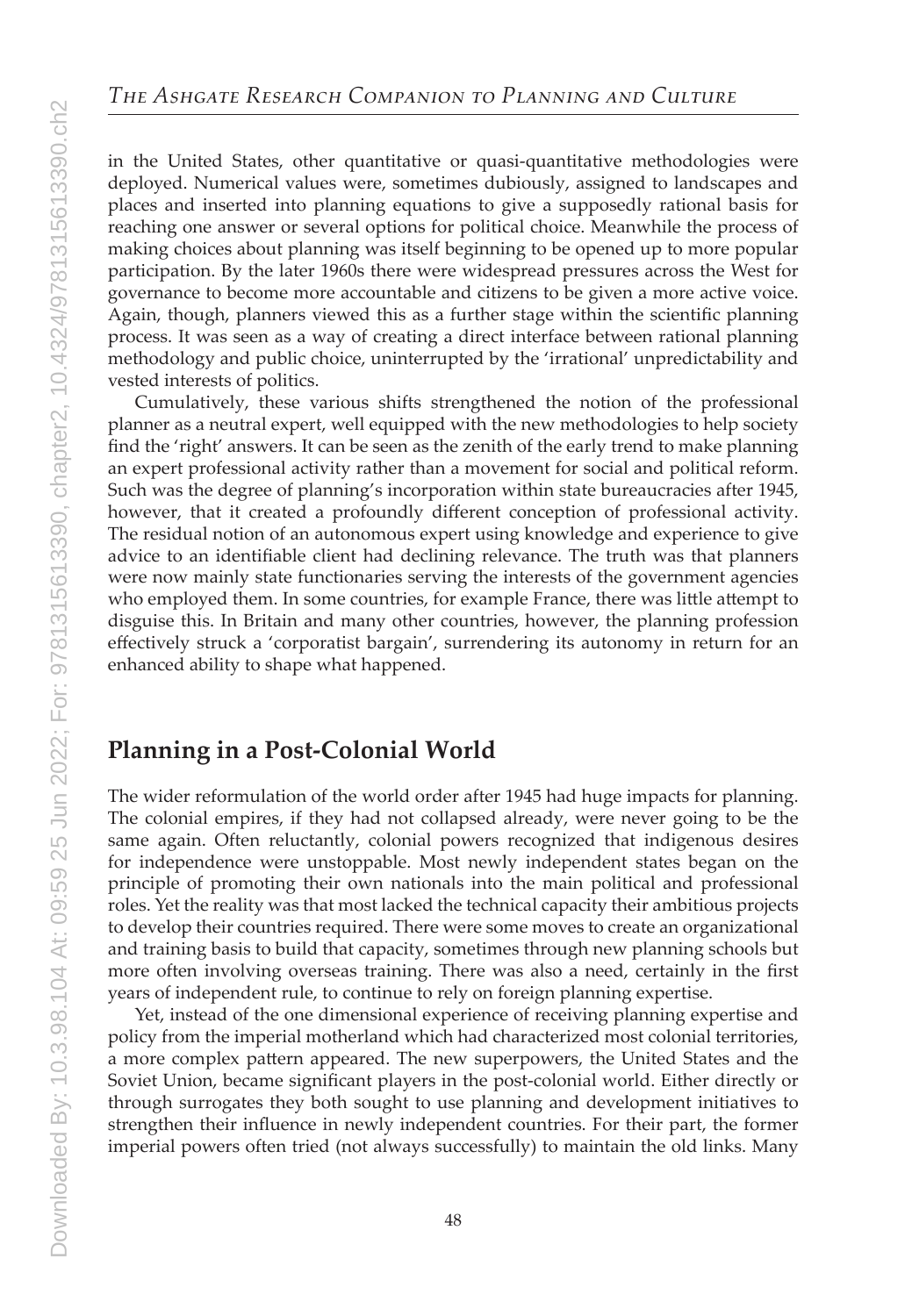smaller countries also began to give planning and related technical assistance to former colonial territories.

For their part, the leaders of newly independent states recognized that they had more power under this system than under colonialism. To a large extent it was possible to choose donor countries from which they received technical assistance or to which they sent their own would-be planners for training. They could switch allegiances over time (often reflecting political regime changes), choose aid providers without a history of colonialism or deliberately avoid giving one country a monopoly. The result was a fascinating patchwork. It was possible to find American and Swiss planners playing important planning roles in 1950s India. Meanwhile a Greek planner planned the new capital of Pakistan and British planners worked in what became Bangladesh (then East Pakistan). Soviet planners worked in Vietnam and, for a time, Indonesia where there were also Danish and British planners at work. Subsequently the initial breach with the Dutch was healed so that they became major providers. In 1960s Tanzania, Canadian planners produced key plans for Dar-es-Salaam while East Germans worked in Zanzibar. In other parts of the continent, there were planners at work from South Africa, Greece and Hungary as well as former colonial powers.

Nor was the pattern a simple accumulation of bilateral aid patterns. The United Nations Organisation soon became an important force accelerating planning's wider global diffusion. A small UN planning office was established in 1951 and eventually became UN Habitat. In the early years, it directly undertook some planning roles itself but generally promoted international contacts, orchestrated the work of other international agencies, gave advice to post-colonial and developing nations about selecting foreign planners and generally promoted what it saw as good practice. It also tried to encourage local capacity building.

Culturally fascinating and important in spreading planning knowledge though these interactions were, the appropriateness of the results was often questionable. Although the stark unevenness of power between colonizer and colonized had gone, a high degree of external dependence remained. Numbers of indigenous planners rose only slowly. Most also emerged from their usually foreign planning schools excessively deferential to Western or Communist approaches. Indigenous political or professional elites might be able to challenge the proposals of foreign planners but citizen involvement was largely absent. Moreover the planning cultures of these countries remained underdeveloped, often lacking relatively autonomous reformist, pressure group and professional networks. Neither were many post-colonial governments willing to encourage the countervailing voices that could come from a more vigorous civil society.

For various reasons a few post-colonial countries quickly achieved greater affluence so that the external models seemed more relevant. But for most the presumption that they would quickly correspond to a Western or Soviet path of development was naïve. As early as the 1950s, a few more experienced and sensitive trans-national planners began to see a need for different approaches more appropriate to undeveloped postcolonial societies. They began to suggest approaches that harnessed local efforts more effectively and did not depend so much on such an expert approach. The first signs involved a shift to 'site and services' approaches to housing provision. These presaged the appearance of more radical schemes of community-based upgrading of informal settlements. Instead of highly 'scientific' plan-making with high data needs, a more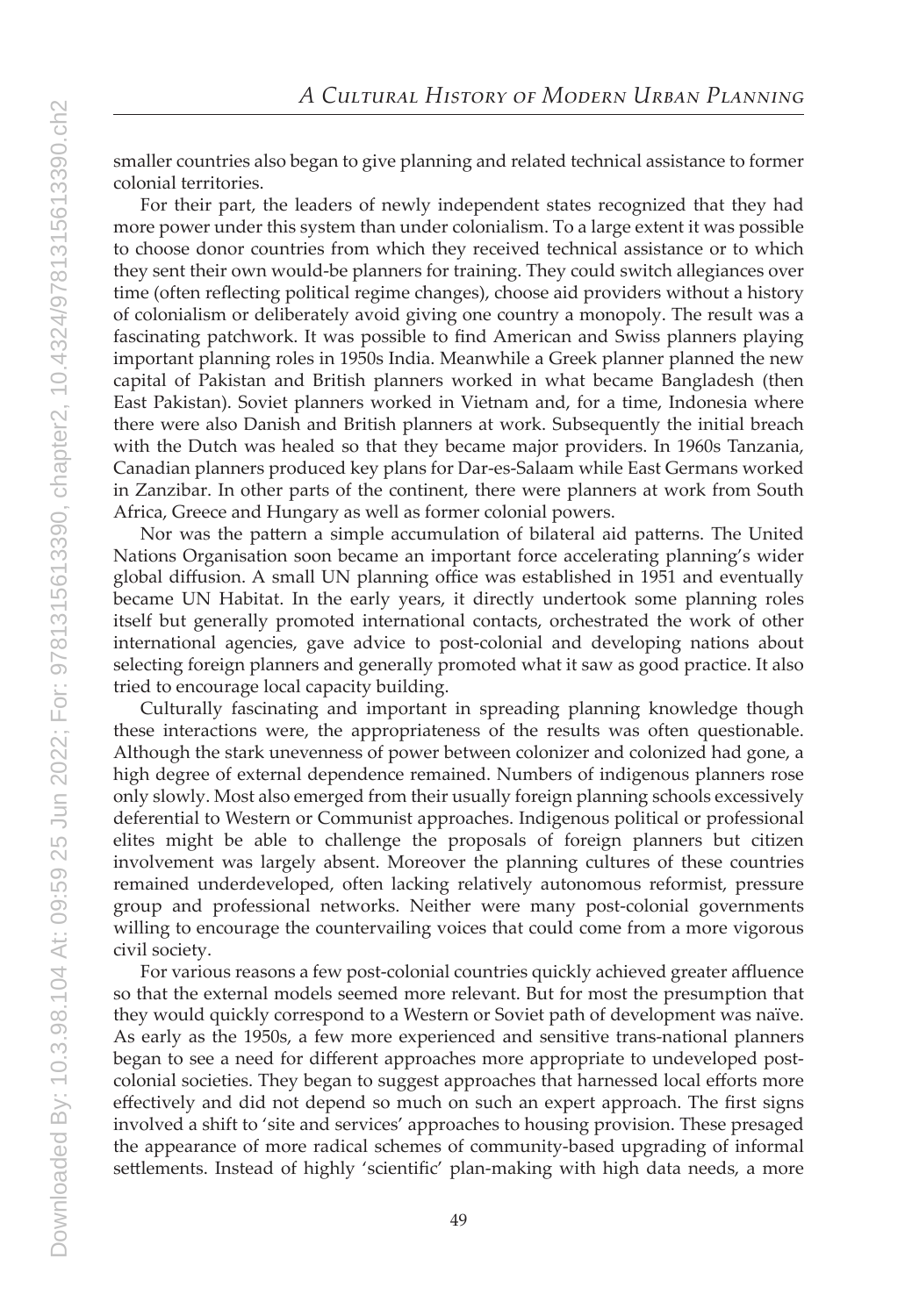pragmatic form of 'action planning' appeared, more closely matched to the limitations of indigenous technical capacity.

More generally there has been growing emphasis on local capacity building. Interestingly this has included the formation of knowledge networks and organizations that depend far less on external orchestration and are based within the post-colonial developing world rather than being primarily organizations of the affluent world. However, these have been a very recent phenomenon. The possibilities of such networking have improved dramatically with recent innovations in information technology and communications.

#### **Modern Planning in the Post Modern World**

The crisis of relevance of 'modern urban planning' which manifested itself in the postcolonial world was the earliest and most acute manifestation of a wider phenomenon. By the 1970s, even in its affluent heartlands the results of modern planning were increasingly seen as having failed to fulfil the hopes which had attended their conception. Across the West (and in more muted form even within the Soviet bloc), there were more signs of resistance. Opposition to major urban highways schemes and redevelopment projects had been growing steadily during the 1960s, especially so in North America but became increasingly common in Europe and other parts of the affluent world.

Citizens were becoming less inclined to defer to planners' expertise. They wanted planners who were more humble and less convinced of the certainties of their methodologies and the 'answers' that followed from these. They became more protective of the cities that had grown up before planners had even appeared. Historic buildings and districts and the more general texture and morphology of historic cities were increasingly valued. By the late twentieth century there was a widespread reaction against the planned functional 'compartmentalization' of cities.

Close on the heels of this popular questioning came an erosion of other certainties which had underpinned modern urban planning in its heartlands. Shifts in the world economy produced decline in the older industrial regions of Europe and North America. Cities with formerly secure niches in their national economies, now found themselves losing investment and population. The fall of Communism within Eastern Europe countries had similar results as their state-supported economies also collapsed. From the perspective of urban planners, these changes upended many assumptions on which they had based their plans. New efforts that marginalized many of planning's traditional concerns were now made to find new sources of wealth.

Planners in the United States came from a planning culture which was historically more attuned to place competition and boosterism and returned to this with a certain familiarity. But for European cities it marked a bigger change. City marketing and various strategies and instruments to privilege business became common. (See also, Nyseth, Chapter 19, this volume.) So too did the forming of very close relationships with private developers, in various forms of public-private partnerships. There were also unprecedented public investments in culture, usually reflecting multiple intentions to generate a new economy of consumption and increase the general attractiveness of the city for investment.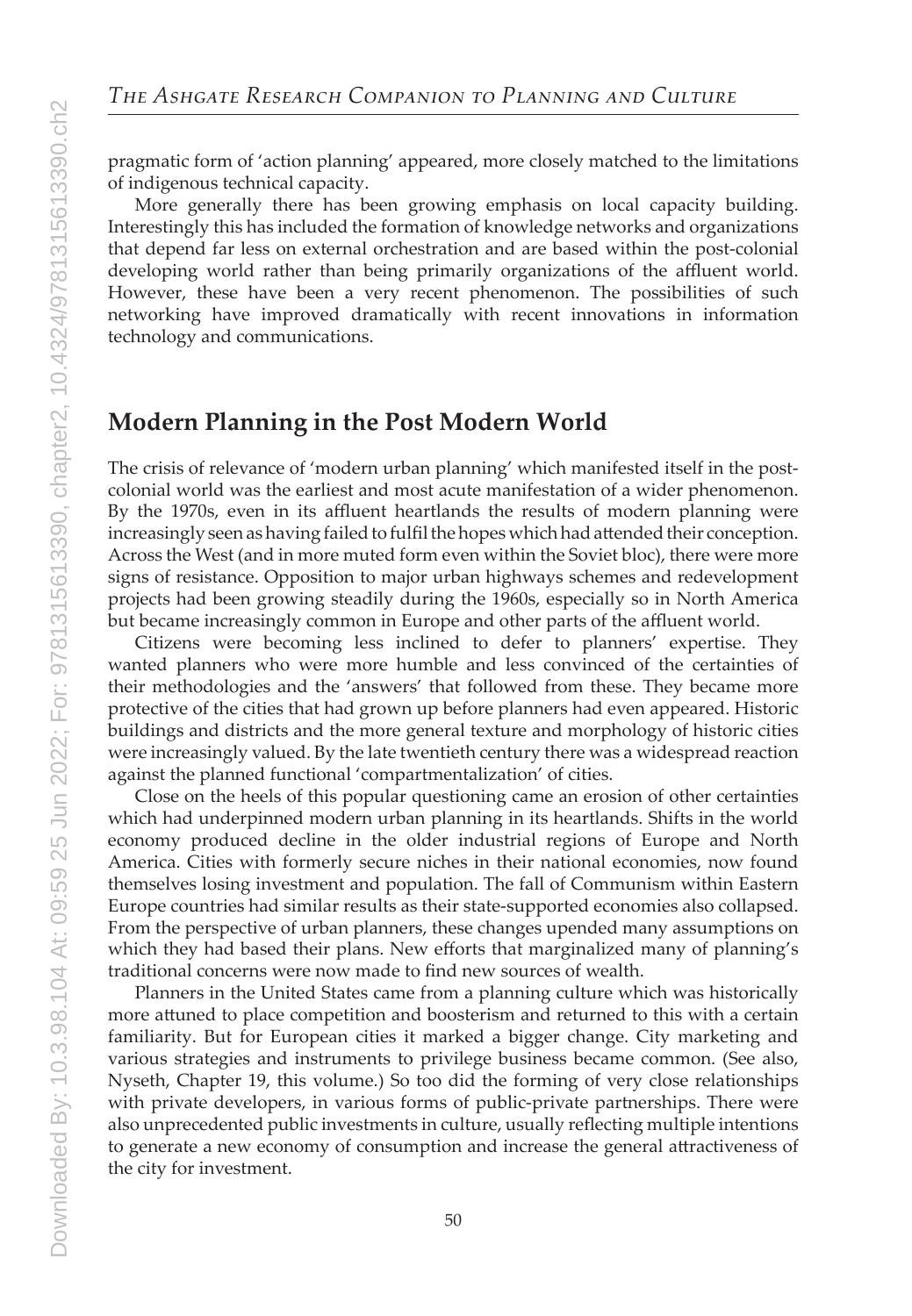The third major element of change in the late twentieth century was more encouraging for planning in that it resembled in some ways the ideas of planning that had crystallized a century earlier. This was the emergence of a new commitment to sustainable forms of development. This grew from the environmental movement which had taken more active forms since the 1970s and the international development movement which recognized the need to facilitate growth while minimizing environmental damage. During the 1980s and 1990s a new global discourse of sustainable development emerged, especially so in the wake of the 1992 Earth Summit held in Rio de Janeiro.

It marked a partial rejection of one of the main foundations of modern planning and indeed modernism generally, the belief in the almost infinite possibilities of human progress fuelled by science and technology. Yet it also stressed themes that echoed some traditional elements of modern planning, such as the promotion of community and the need to balance pressures for growth against those to protect and conserve nature. There were also echoes of the faith in a new terminology to solve public problems. In the 1890s it was *Städtebau*, town planning, *urbanisme*, city planning and so on which seemed to offer the peaceful, reformist way to create a better world. A century on, the new discourses of sustainability, seeking 'compact cities', 'new urbanism' and 'smart growth', appeared to carry comparable hopes. It remains to be seen whether they can be fulfilled to a greater extent than were those of the original movement for modern urban planning.

#### **Conclusions**

This chapter has suggested something of the various cultural dimensions of urban planning history. It has emphasized the social milieux from which planning emerged, initially as a series of local and national responses to the common phenomenon of the large modern city. Yet the predominantly liberal, progressive outlook that characterized the early national movements soon drew them into international contact. From a very early stage, an international planning movement was created which both softened tendencies for overtly nationalistic expressions of planning and created a means for rapid diffusion of planning knowledge.

However, even as it became a flagship for liberal internationalist sentiments, the universal process of professionalization began to weaken the connections between planning and the reformist impulses from whence it came. Increasingly it became an expert activity, conceptualized more in technical and eventually quasi-scientific terms. As such it became potentially more detachable from the political and social values of its founders. Alongside this, the twentieth century also saw a substantial incorporation of planning as an instrument of the state and of governance.

These two processes, of professionalization and state incorporation, have been critical to understanding how planning could have become a practice deeply embedded within less than liberal political systems. From a very early stage planning became a tool first of colonialist and then of other varieties of authoritarian and totalitarian states. Even within the liberal West, professionalism and incorporation also underpinned the belief which became widespread from around the middle of the twentieth century that applying modern planning expertise was itself a good thing almost regardless of